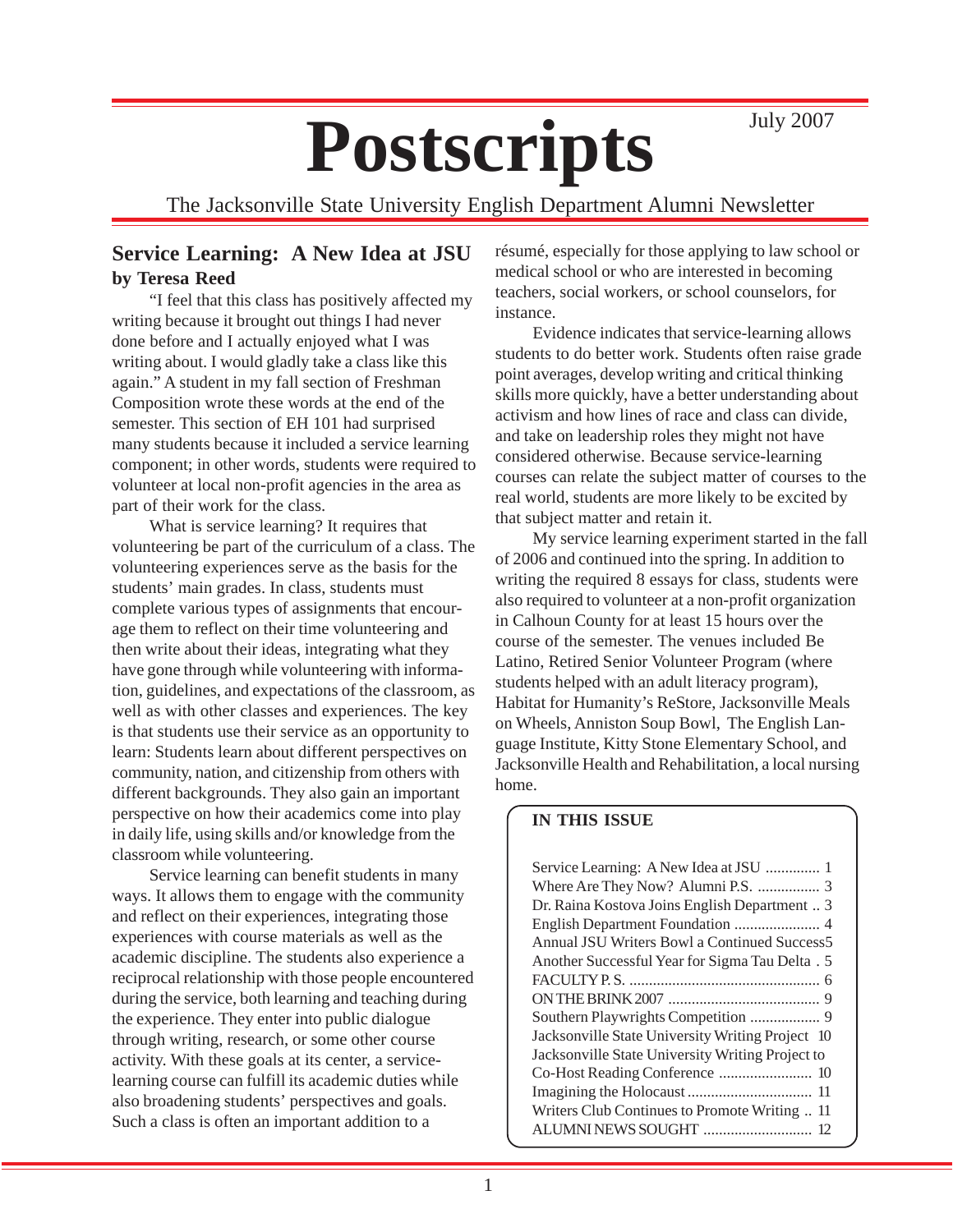I contacted each of these businesses and established a line of communication with at least one person at each. The companies' representatives knew what to expect of my students and how to contact me in case of any problems. From my research, I've learned that maintaining fruitful contacts with community organizations is often very difficult, and have, therefore, done my best to maintain open lines of communication with each contact while also coaching students on how to communicate with people at their venue.

Part of the purpose of service-learning is to take students out of their comfort zones, at least a little bit, so the organizations I chose reflect that purpose, for the most part. I also had to plan around things like students' abilities to get to different volunteering locations, which is one reason that the ELI, a profit-making enterprise, is on the list.

I organized the class readings and discussions around the idea of the American Dream, which allowed for discussion of all kinds of subjects from education and immigration, to consumerism and low-wage jobs. We investigated issues of race and class and even things like how one's family history affects one's view of what the American Dream is and one's ability to achieve it. We read essays from the reader required in EH 101; we read articles from various web sites, like NPR stories; we read two nonfiction works that, through discussion and writing, we tied to the American Dream. Our focus on the American Dream provided me a way to tie together many different experiences that students are likely to have at their volunteering venues.

Students in this course had some varied writing assignments along with their traditional ones. For their first essay, they had to define the American Dream, then present their opinion, well argued, about whether or not they think it is mostly a positive or mostly a negative concept. In subsequent writing assignments, they addressed their feelings towards having to volunteer; they interviewed their volunteer supervisors, and they crafted pamphlets for their volunteer organizations.

Students who made the most of the experience, like the one quoted at the outset of this article, responded quite favorably. First of all, students remarked upon their being interested in what they had to write about, often writing about first-hand experiences as opposed to the standard "What did you do over your summer vacation?" type of essay that often shows up in Freshman composition. In fact, according to the results of a questionnaire I conducted in the fall—having students complete a pre- and post-class version—enjoying writing for pleasure proved to be the item on which students most often expressed an improvement, followed by "Trying to understand other's views."

Students also reported that they felt as if they had grown personally through their volunteering. For instance, at least two students have applied for work at the ELI after their experiences there.

With the active BCM and Wesley chapters we have at JSU, along with other service-oriented groups, including the sororities and fraternities, it seems to me that we already have a sizable percentage of students who are active in various charity and volunteer projects—Habitat for Humanity, Renew Our Rivers, tsunami relief, for example. This student population reflects the attitude needed for service-learning. Service-learning could foster this attitude and create a reputation for Jacksonville State University that includes not only academic excellence but also civic responsibility.

Service learning can benefit students at any stage of their education—from elementary school through high school and on to college—and much information is available on the internet. Any readers interested in learning more can go to the following web sites: www.campuscompact.org — a coalition of national university & college presidents whose institutions foster "the civic purposes of higher education"; www.servenet.org — ServeNet, a list of resources for service learning, including grants  $\&$  job listings in the not-for-profit sector; www.servicelearning.org — National Service-Learning Clearinghouse; www.ncte.org/groups/cccc/com/ service/108736.htm — web site of the National Council of Teachers of English, for a special conference on service learning. Also, please contact me for further information: treed@jsu.edu or by phone at 256-782-5456. (Dr. Teresa Reed is an Associate Professor of English at Jacksonville State University.)

**Editor** Gena Christopher **Layout** Michelle Burr

*Postscripts,* the English Department alumni newsletter, is published yearly. It is provided free to English graduates of JSU by the English Department.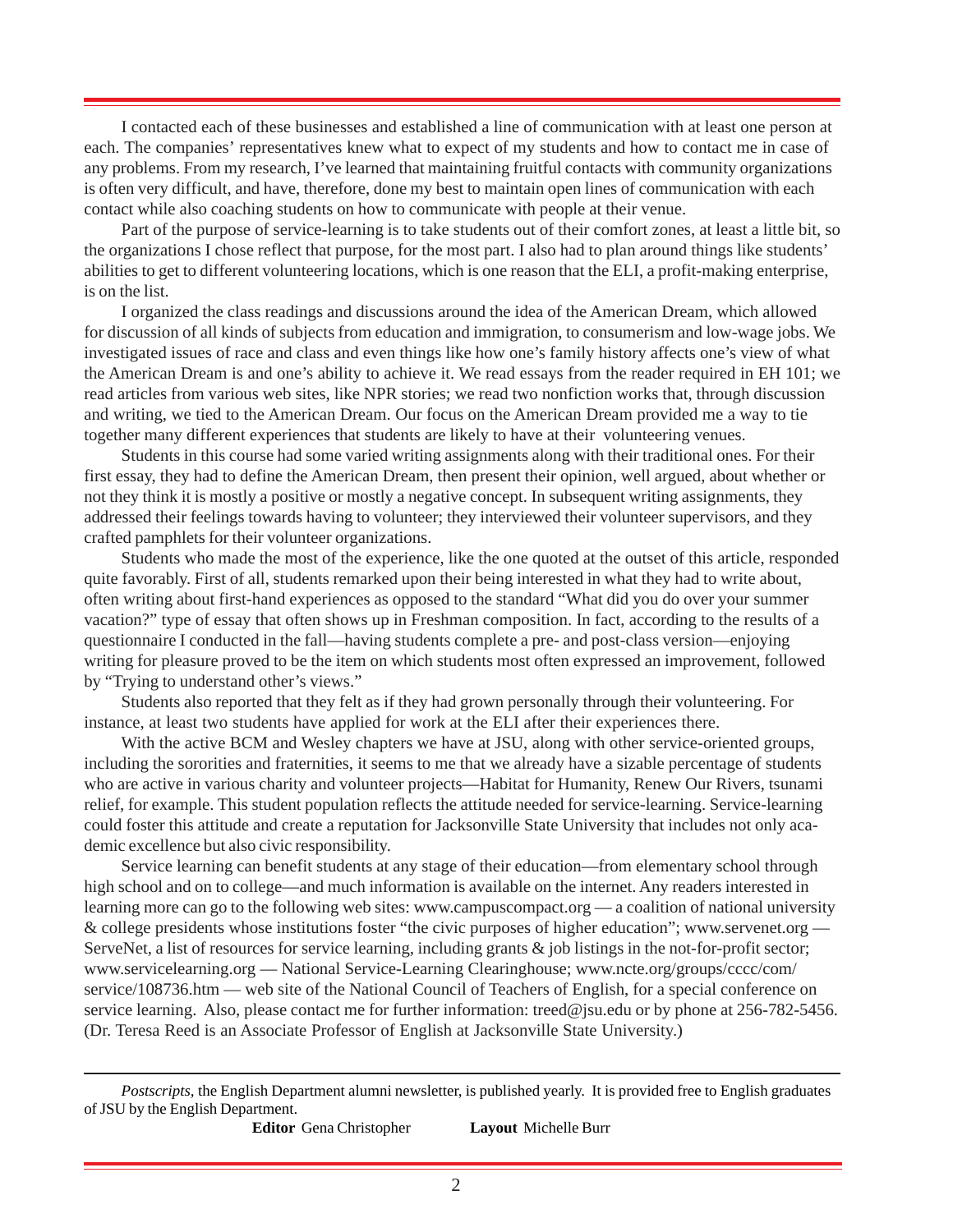### **Where Are They Now? Alumni P.S.**

For this edition of *Postscripts*, we interviewed Katie Nelson Newton. Ms.Newton graduated magna cum laude from JSU in July of 2005 with a double major in English and Communication.

What are you doing now?

Currently, I am the owner of The Ink Blot, an invitation and stationery shop. I run and manage the shop, which is located in Anniston, Alabama. Our products range from all-occasion invitations to personalized stationery and personalized napkins and accessories. We offer custom-designed invitations in-house, and we also offer a large selection from various retailers. A web site will soon be accessible for nationwide shopping and delivery (www.TheInkBlotShop.com)

Before I opened the shop, I worked in banking for just over a year, but I hoped to find a career that allowed me to use my best skills. I married Russ Newton in May of 2006, who is also a graduate of JSU. We reside in Anniston, Alabama.

Are you using your English degree?

I use the knowledge I obtained while earning my English degree on a daily basis. Having the ability to use punctuation and grammar properly is a must in this business. Thanks to my English degree, I am confident while writing and composing text for invitations and mail-outs to customers. I also use skills that I learned in classes, such as Creative Writing, Advanced Oral Communication, and Technical Writing, to make a polished impression in the business world.

What are your fondest memories of JSU or do you have particular memories you would be willing to share?

My fondest college memories come from being involved in various campus activities while a student at JSU. One of my favorite honors was being elected Miss Jax State 2004 by the student body, and my fondest memories come from being the president of Zeta Tau Alpha and a senator in the Student Government Association. I also enjoyed getting to know fellow English majors through membership in Sigma Tau Delta.

(If you are an English major from JSU, we would love to interview you for a future *Postscripts.*)

#### **Dr. Raina Kostova Joins the English Department**

Joining the English faculty in 2006 was Dr. Raina Kostova. Her duties during her first year at JSU included teaching the American Literature surveys, Freshman Composition, and Basic English Skills, and serving on the EH 098 Teaching Improvement Strategies Committee. Her personal experience with English as a second language enables Dr. Kostova to more easily understand the difficulties international students face when studying abroad. After completing her Bachelor of Arts Degree at the American University in Bulgaria, which is her home, Kostova came to the states to study at the University of Maine (MA) and Emory University (PhD). She joined us upon completion of her doctoral program in May 2006.

Dr. Kostova's dissertation is titled "Poetic Text and Socio-Political Reality in the Work of Wallace Stevens and Osip Mandelstam." She states that her "dissertation examines Wallace Stevens' poetics of 'reality' and 'imagination,' and demonstrates how the imagination, traditionally associated with poetry and fiction, becomes intrinsic to Stevens' perception of reality. Stevens' vision of the reciprocal exchange between the interior world of individual consciousness and the political discourse of the outside world is brought to light by Mandelstam's projection of a new science of language, which foregrounds the power of the poetic word to transform our perception of reality. In this respect, [Kostova's] comparative approach adds a new dimension to the rich corpus of Stevens scholarship."

Along with her teaching duties, Dr. Kostova enjoys walking and visiting with her friends across the United States. She is spending her summer teaching a Freshman Composition course, prepping the courses she will teach next year, learning French, and visiting her homeland.

Students who have had the good fortune to enroll in her classes find her to be a very talented and enthusiastic teacher. And, her colleagues praise her scholarship and her ability to communicate her research in an effective way. We are happy to welcome Dr. Raina Kostova, the newest member of the JSU English faculty.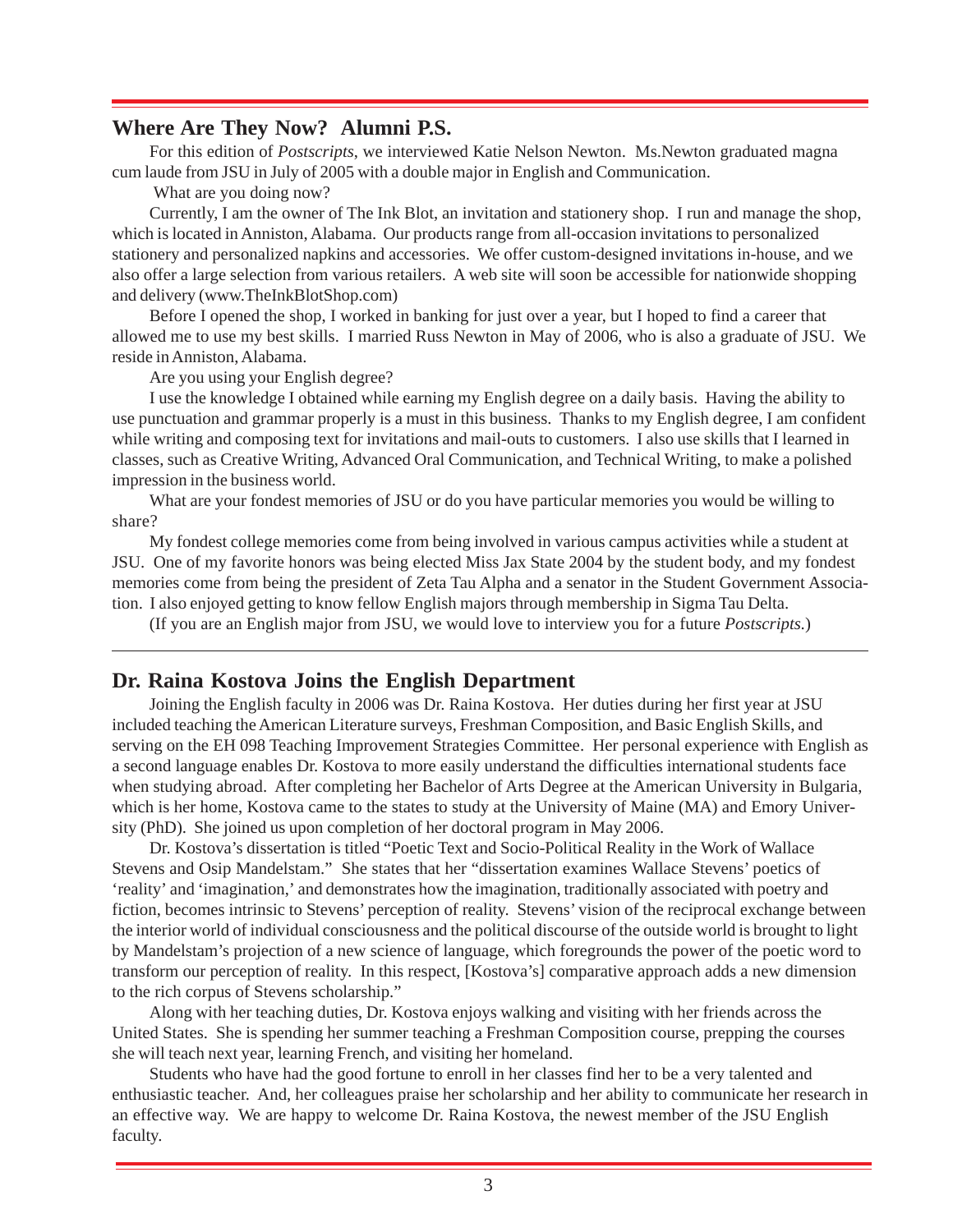#### **English Department Foundation**

We appreciate the large number of alumni, friends, and Department members who have generously donated to the English department this year. We also want to recognize the fact that several of you donated in memory of Ethel Reaves and Susan Methvin. Thank you.

Sonja J. Adams Angela Leigh Adcock Robert Gerald Angles Joann McClellan Baker Martha Rice Banks Richard Steven Barfield Nathan Leo Barlow Tracy Alane Bass Rose Marie Bishop Nila Joan Blackwell Dafford D. Brewster, Jr. Michelle Lemons Broome Dr. Glen Browder Peggy McCullough Brown Shirley Vassar Brown Brett Buckner Mike Burrell Jill Masters Burt Business Solutions, Inc. Katherine S. Cain-Johnson Dr. Kenneith Harbison Calvert Kathy H. Carr Jean M. Cassity John Hollace Casteel, Jr. Mrs. W. K. Charley Gena Estes Christopher Kathryn T. Clark Shelby E. Clem Ardith Williams Coates Debra Smith Cochran Jennifer Breedwell Cofield Sharon Ann Cooper Margaret T. Crabtree Sharon Pharr Crew Paulette Phillips Davis Mary Graves Dobbs Monica Lynn Dooley Alice Gilreath Joan Duncan Ruby Gregg Echols Estel Emerson Elkins, Jr. Juanita P. Elrod Nellie J. Estes Adrian C. Evans Cynthia and Robert Felgar Robert M. Field Fort Payne Middle School Dr. Joanne E. Gates

Jack Ernest Gray Dr. Larry A. Gray Shaun Davidson William Gardner Greenleaf John M. Gruenewald Gregory M. Halligan Sherrie Hamil Deborah Keen Handy Virginia Nethery Harper Jimmy C. Harris Beverly Rae Ginger Lynn Mamie Chisolm Herb John Hicks Cathy Hicks John T. Hobbs, Jr. Suzanne Jones Hobbs Remona Sharp Hopper Gloria P. Horton Bridgette Lovelace Howard Edward Harold Johnson Leslie J. Johnston Julia Jolly Bonita M. Jones L. R. Jordan Karen Covert Dorothy Rains Kennedy Veronica Pike Kennedy Jeffrey Lynn Key Robert W. Klein Alison Andrews Knappenberger Raina Angelova Kostova Sherry P. Kughn Martha C. Land Deborah Cole Landers-Scott Janie Langel Marzell Pope Lasseter Joan Leach Mary Eloise H. Leake Angie D. Ledbetter Mary Ann Ledbetter Carol B. Link Shannon Hope Long Virginia B. MacRae Mary Kathryn Magendie Dr. Michael Boyd Marker Lowell Nelson Martin Natalie Sloane Martin

Lori Tate Matthews Edna Bailey Mayne Amy Lowe McAfee Janet Penland McArthur Bette S. McElroy Patricia Smith McGee Anna K. McIlwain Judith H. McKibbin Ruth Gunter Mitchell Linda Cheatwood Moody Linda Buzbee Moore Brenda Snider Morgan Melissa Beason Morris Vicky Lewallen Newsome Oneonta Public Library Michael Charles Orlofsky Sara Parfait Bert Randall Payne Pamela Payne Daniel Stephen Penny Betty Rich Phillips Joseph Couch Pierce, Sr. Hollis Moore Pope Wayne Laguori Prinse, III Public Library o f Anniston/ Calhoun County Alicia Moody Puckett Linda Gaulding Rainwater Christine McClellan Rentschler Tina Marie Robertson Stephanie Baker Rolen Susan S. Sellers Caren Lee Sewell Ann Nabors Sexton Marilyn J. Shapley Emi Takahashi Shoga Melissa Diane Sims Sherry Fraser Snider Bill Spidle David Reynolds Steele Voncile Collier Steward Mary Giles Stokesberry Terri Morrison Straw Frances White Swope Annie Lois Taylor Patsy Mayfield Thweatt Norma Tomko Tow Christine Annette Tye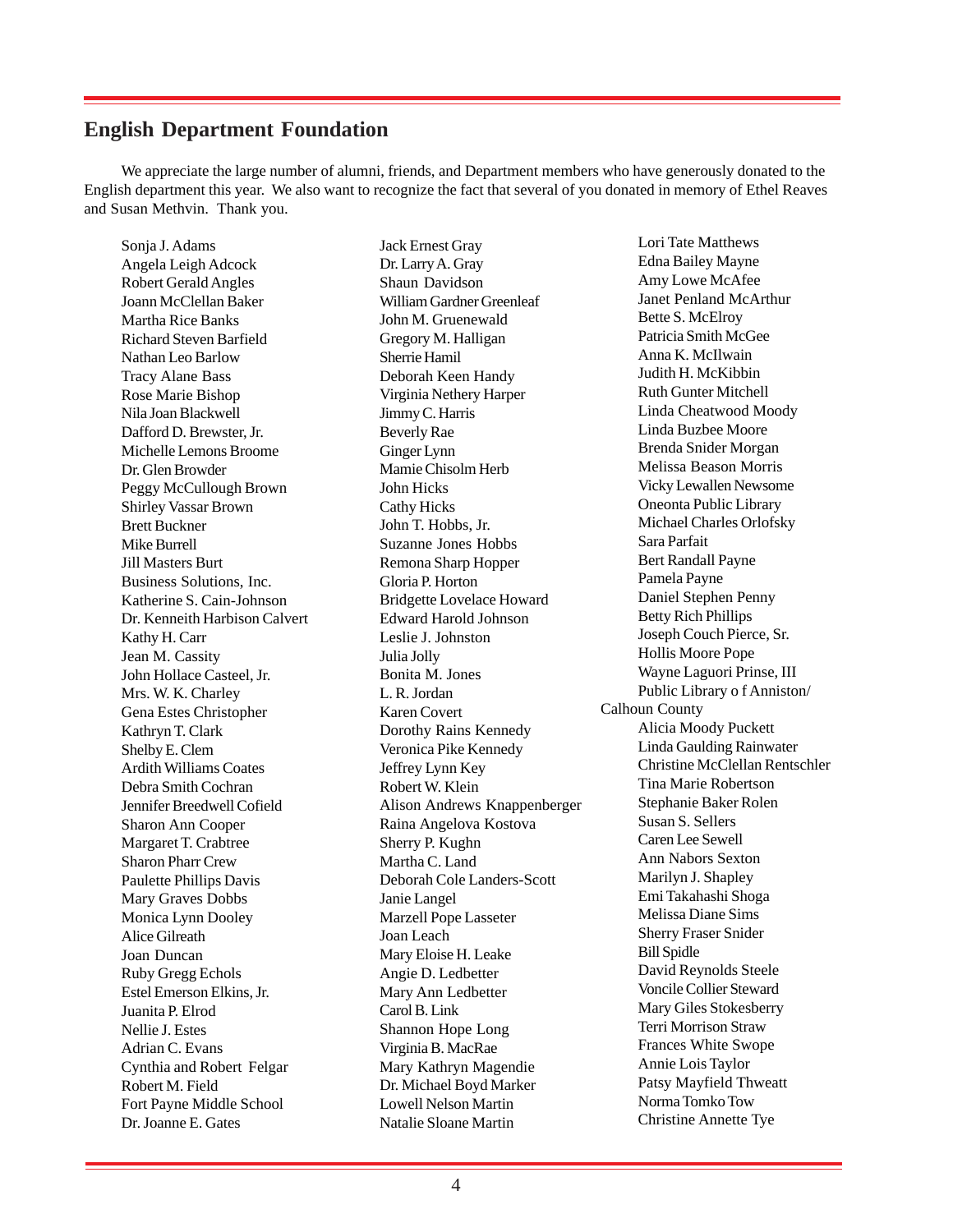Betty R. Tyree Wachovia Foundation Matching Gifts Program Gretchen Cobb Weathington Miriam Weber Elsie M. Wheeler

Jerry Michael White Dr. Mary A. Whitt Steven Whitton Betty B. Wilson Valerie Jean Womack R. R. Wood

Charles L. Wooster Julia Wooster Pamela Brooke Worrall Verda H. J. Wright Susan Ewert Younger

Tax-deductible donations to the English Department Foundation may be made through the JSU Foundation by directing mail to the JSU Foundation, 700 Pelham Road North, Jacksonville, AL 36265. Indicate that the donation is for the English Department Foundation and, in the case of memorial gifts, also signify the name of the honoree. Donations can also be made online by clicking on "Make a Gift" on the JSU Homepage (www.jsu.edu). Thank you.

## **Annual JSU Writers Bowl a Continued Success**

On October 25, 2006, the English Department sponsored the Eleventh Annual JSU Writers Bowl. Fortysix teams from high schools throughout northern Alabama traveled to the JSU campus to compete. The team competitions required students to write a letter of application in the persona of a classic movie monster looking for employment at their high school and to compose an Italian sonnet about their high school opening with the line "How do I love thee? Let me count the ways." For the individual essay competition, students were asked to discuss how their high school education is preparing them for their future chosen careers. The 2006 winners included the following: Individual Essay First Place: Will Jackson (Donoho); Second Place: Justin Shake (Oxford HS); Third Place: Jordan Whetstone (Donoho). Prose First Place: Eyes of Oedipus (Oxford HS); Second Place: Wailing Muskrats (Central HS); Third Place: Bulldogs (Montevallo HS). Poetry First Place: Bohemian Bards (Handley HS); Second Place: Team Name (Hartselle HS); Third Place: Idiomatic Quirks (Cherokee County HS). Overall Team First Place: Bob Jones Team 1 (Bob Jones HS); Second Place: Bulldogs (Montevallo HS); Third Place: Eyes of Oedipus (Oxford HS). JSU's Steven Whitton was the chair of the Writers Bowl Committee, assisted by Gena Christopher and Randy Davis. Submissions were judged by the following JSU faculty: Don Bennett, Christy Burns, Jennifer Foster, John Hickman, Gloria Horton, Raina Kostova, Joy Maloney, Judy McKibbin, David Myer, Elizabeth Nelson, Teresa Reed, Misty Sandlin, and Julia Wooster. The 2007 JSU Writers Bowl will be held on Wednesday, October 31. Teachers who are interested in sponsoring a team or teams should contact Gena Christopher at (256) 782-5856 or genac@jsu.edu.

#### **Another Successful Year for Sigma Tau Delta**

This past fall, Sigma Tau Delta was busy with several activities. The group had its annual Scary Story read-around in October and its induction ceremony for new members in November. Members also participated in the Banner Decorating Contest during JSU's Homecoming Week activities. In February, the group hosted its annual Worst Love Poem contest and held a second meeting to work on its project to honor JSU faculty. In March, the annual Faculty Scholar Lecture featured Dr. Andrea Porter, a member of the English Department, who spoke on the topic of blogging and podcasts. Also in March, Sigma Tau Delta members did a "Happy Spring Break" project, passing out candy to students at various locations on campus.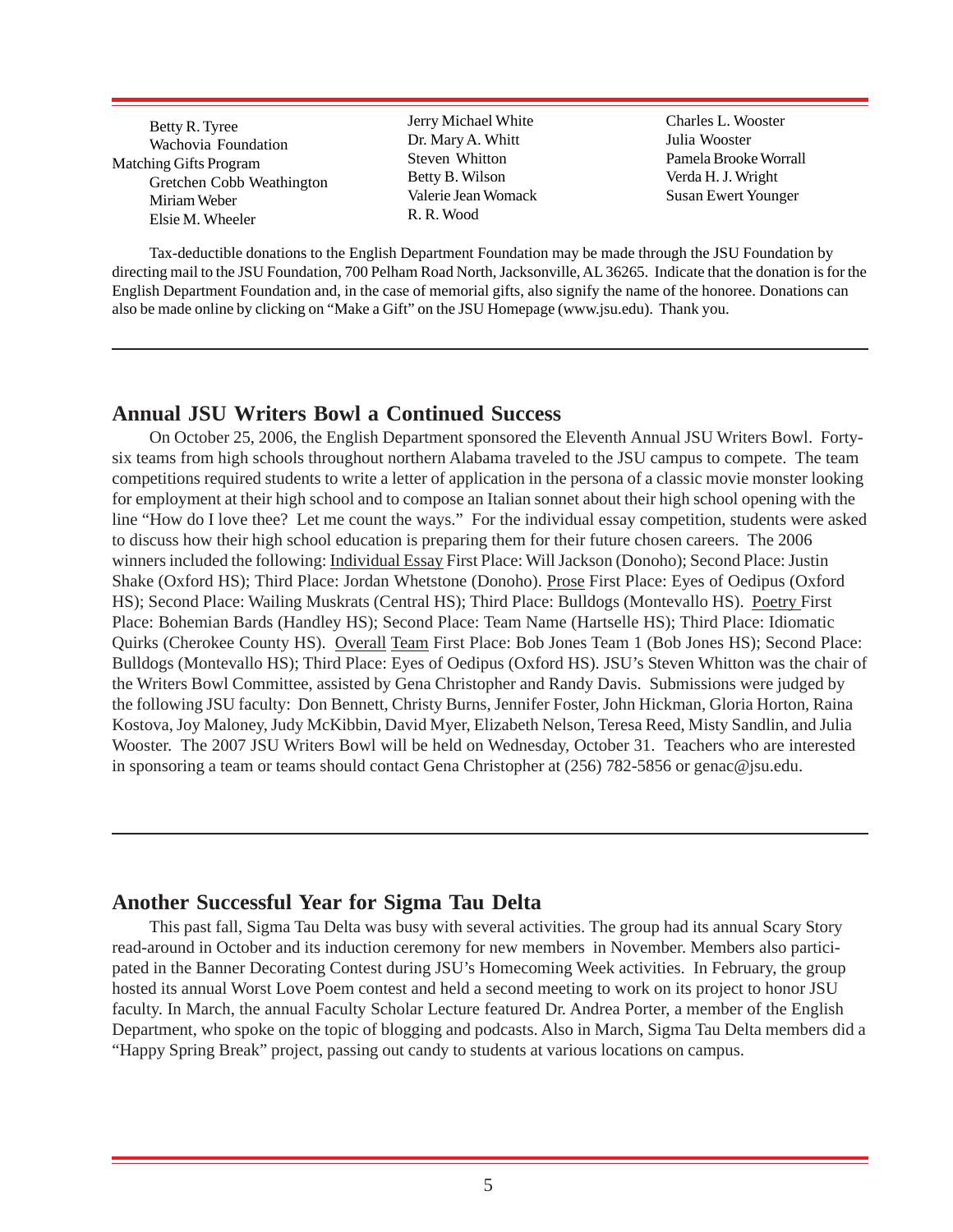## **FACULTY P. S.**

**Rodney Bailey** serves as President of the Southern Association for Performing Arts. SAPA was established in May of this year as a way of providing percussion ensembles and color guard units with limited travel budgets and financial resources, a venue to compete within their demographic area. It is the mission of SAPA to perpetuate the growth of pageantry arts in the South by providing positive experiences to all staff members, performers, judges and spectators, and by promoting education, creativity, and freedom of expression through the unification of pageantry and the performing arts.

**Don Bennett** has been an instructor in the JSU English Department for five years. He teaches Freshman Composition, Oral Communication, American Literature, English Literature, and the Theory of Composition. Prior to coming to JSU, he taught high school English and history in both Alabama and Georgia. He is currently the President of the JSU chapter of Phi Kappa Phi, a national honor society for teachers, students, and alumni. Don is a member of the Theatre of Gadsden and has performed in *Death of a Salesman* and *Twelve Angry Men*. He and his wife Amy had their first child, Paul, in May 2006. He also has a seven-yearold stepson, Timothy.

**Christy Burns** served on the hiring committee and the JSU Writing Scholarship Committee this year. She judged plays for the Southern Playwrights Competition, poems and short stories for the "Imagining the Holocaust" writing competition, and essays in the individual essay competition for the JSU Writers Bowl. In addition, she co-sponsors Sigma Tau Delta and has recently joined the committee for the On the Brink Writers Conference

**Gena Christopher** serves as editor of *Postcripts* beginning with this edition. She teaches Alabama literature and Technical Writing, along with the occasional American literature survey or Oral Communication course. She also serves on the planning committees for On the Brink and the JSU Writers Bowl. Mrs. Christopher sponsors the JSU Circle K International club and is a member of the Jacksonville Medical Center Auxiliary.

**Margo Collins** completed editing *Before the Count: Early Vampire Tales, 1732-1897*, due out from Zittaw Press by the end of the spring and contracted to complete a second volume, *The Dime-Novel Vampire: Nineteenth-Century American Vampire Mysteries*, due out next fall. She continued as book-review editor for *The Eighteenth-Century Novel*, and contracted to write four book reviews for *The Eighteenth-Century: A Current Bibliography*. She presented papers at both regional and national conferences.

**Margaret Copeland**, formerly Griffin, was married on August 13, 2006, to David R. Copeland, former director, JSU Office of Continuing Education. She has served on the Department's hiring committee for an assistant professor and the departmental committees for Speech, Basic English, and Freshman Composition.

**Randall Davis** served as discussion leader for the Sixteenth Annual Literature and Medicine Retreat, sponsored by the Alabama College of Physicians. Works discussed included Jane Austen's *Pride and Prejudice*, David Mamet's *Glengarry Glen Ross*, poetry by Philip Larkin, and short stories by Eudora Welty.

**Carmine Di Biase** presented a paper called "Borrowed Identities and the Writer's Exile: James Joyce, Italo Svevo and their Younger Brothers." This was on invitation by Professor Charles Klopp, of the Ohio State Department of French and Italian.

The conference was held, at OSU, and was called: "Borders, Culture, and the Construction of Identity: The Case of Trieste."

**Robert Felgar**: In addition to balancing his classroom and administrative duties, Robert Felgar received his 35-year pin, arranged for a departmental retreat on teaching literature last August, and was directed by JSU librarian Harry Nuttall to a review of his first book on Richard Wright (in *The Year's Work in English Studies* for 1980) that he was unaware of that refers to it as "a helpful introduction to the work of Richard Wright. It sketches the biography briefly but effectively and traces Wright's development from the bleak determinism of *Lawd Today* to the growing collectivist social awareness of *Uncle Tom's Children* and on to the relentlessly desacralised vision of *Native Son*, concluding with the final exilic fiction and non-fiction in which Wright struggled with increasing despair to re-assert his control and power within his medium. Felgar's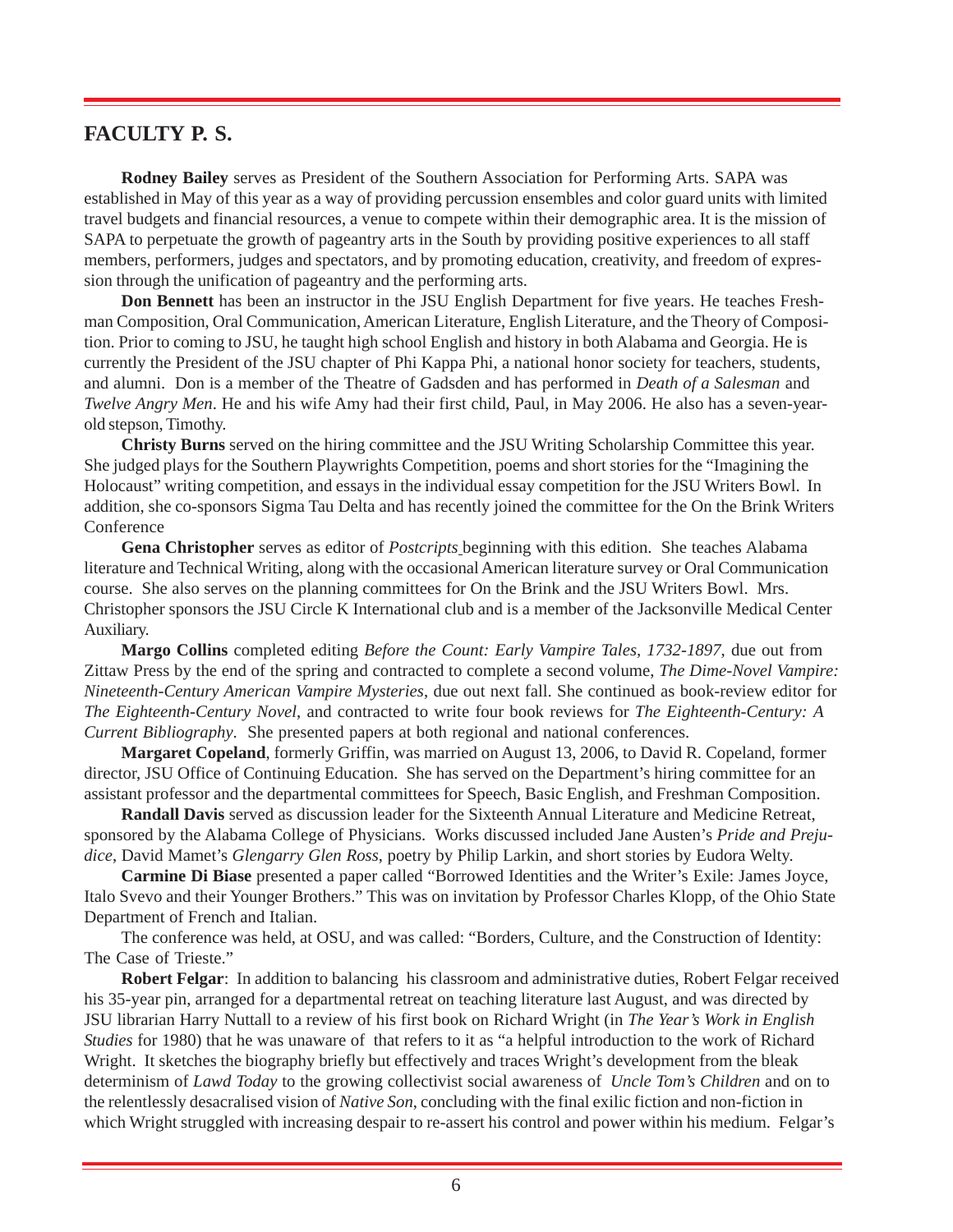most significant contributions are his re-interpretation of the ending of *Native Son* and his illuminative counterpoising of *Twelve Million Black Voices* and *Black Boy*."

**Jennifer Foster** was selected to work as an orientation leader during the summer of 2007. She continues to serve as the judicial and faculty advisor for Zeta Tau Alpha Fraternity. Ms. Foster judged entries for the Writers Bowl, Southern Playwrights Competition, and Imagining the Holocaust.

**Joanne Gates** organized author Bret Lott's visit to JSU in September 2006, a Friends of Houston Cole Library Program. She continues to Chair the Board of the Friends.

**Larry Gray** delivered a paper entitled "The Displaced Intellectual: War-Time Novels of C. S. Lewis" at Mobility/Stasis/Modernity in the Space Between, 1914-1945: the Eighth Conference of The Space Between, Literature and Culture, 1914-1945, which was held at Bucknell University in Lewisburg, PA, June 7-9, 2006. His paper, "A Case of Reappearing Nationalism: Sherlock Holmes and the World Wars," has been accepted for the Ninth Conference of The Space Between, to be held at the US Naval Academy in Annapolis, MD, in June 2007. Closer to home, Dr. Gray introduced a screening of the Tim Burton film of *Big Fish* in Gadsden, AL, on January 18, 2007, in connection with Gadsden's One Book, One Community program — designed to promote literacy and the enjoyment of reading; his talk was entitled "Awfully Big Adventures and Good Endings." In a related activity, he also participated in a roundtable discussion of this novel and film with other local scholars at Gadsden's Cultural Arts Center on February 15, 2007. This past year at JSU, Dr. Gray has again administered the Major Field Achievement Test for graduating English majors and has taught the workshop for the English Competency Exam—giving advice about good writing, each semester, to a hundred or so anxious but hopeful would-be graduates. He served as one of the English Department faculty judges for the Dr. Robert U. Moersch Poetry Awards, in the spring semester, on behalf of the Writers Club. Additionally, he was a reader for the Imagining the Holocaust writing competitions, judging submissions by local middle and high school students.

**Pitt Harding's** essay "Milton's Serpent and the Birth of Pagan Error" was published in the Winter 2007 issue of *Studies in English Literature 1500-1900*. As faculty adviser to the Writers Club, Dr. Harding continues to help organize and judge the Dr. Robert U. Moersch (RUM) Awards in Fiction and Poetry.

**John Hickman** taught English as an adjunct instructor at Gadsden State Community College from 1989 to 1995. He taught in an adjunct capacity at JSU for one year prior to his receiving a full-time position in 2003. He frequently teaches American literature surveys and freshman composition. He taught English as a second language while with the Alabama Language Institute. In 2005, he became a member of the Holocaust Remembrance Committee and serves as the high school coordinator for "Imagining the Holocaust," a writing contest designed to teach Holocaust history and its continuing influence in today's world to middle school and high school students in the state of Alabama.

**Gloria Horton** serves as treasurer of the Alabama Council of Teachers of English; Liaison Officer to NCTE for the Association of College English Teachers of Alabama, representing that organization on the NCTE Board of Directors; and chair of the steering committee for Academe, Jacksonville State University's organization in support of faculty teaching, scholarship, and service. She served as Faculty Chair of the 2007 United Way Campaign and as secretary of a United Way Allocations Panel. She also serves as chair of the College of Arts and Sciences Faculty Council. Mrs. Horton edits the *WIT Newsletter*, the *JSU Writing Project Anthology*, and *The Academe Newsletter*. She serves as a reviewer for *English Education*, as editor for the publications of the office of the Vice President for Institutional Advancement, and has written an article on using graphic organizers to be published by the National Writing Project's National Reading Initiative. She is chairing the Reading for the Twenty-First Century Conference to be held on July 18, 2007, and is a coordinator of the JSU Language Arts Olympiad. She is Director of the JSU Writing Project.

**Bill Hug** reviewed for the *Anniston Star* titled *The Tycoons: How Andrew Carnegie, John D. Rockefeller, Jay Gould, and J. P. Morgan Invented the American Supereconomy*, by Charles Morris; September, 2006. He also served as Faculty Senate representative; Chair, English Department Hiring Committee, and Academic advisor for the English and the Liberal Studies programs.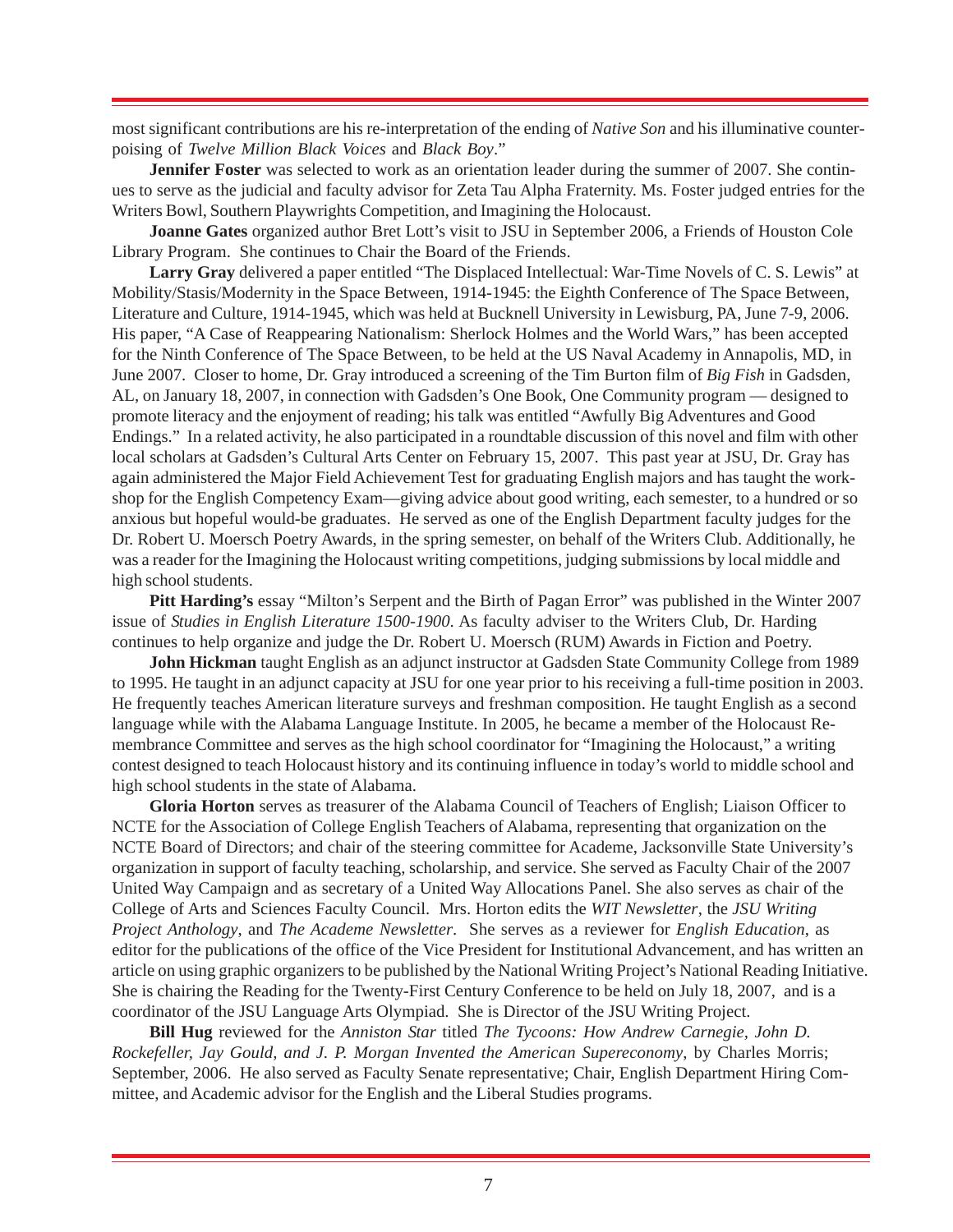**John Jones** continued work on his book manuscript entitled *Conversing with Friends in Eternity: Blake and Dialogue*, completing three chapters, leaving him with two left, which he plans to complete this summer.

**Rufus Kinney** serves as the English department liaison with the campus bookstore to make certain that all textbooks are ordered correctly. He is still working for safe destruction of chemical weapons as a member of Families Concerned About Nerve Gas Incineration, and he serves on the Sierra Club's Confronting Corporate Power Task Force.

**Joy Maloney** serves as coordinator for the Southern Playwrights Competition for the Middle School division of the Imagining the Holocaust writing competition. She is a judge for the Writers Bowl and an ECE proctor and grader. Joy attended the Alabama Writers Symposium in Monroeville in May .

**Judith McKibbin** served on the On the Brink Writers Conference Committee and read plays for the Southern Playwrights Competition. She retired from her position as editor of *Postscripts* with last summer's publication.

**David Myer** continues to serve as a member of the Editorial Board of *The Journal of the Alabama Academy of Science*. He served as a reader/judge for the JSU Writers Bowl, the Southern Playwrights Competition, the Imagining the Holocaust student writing competition, and the NFAM Student Writing Contest. He serves on the English Majors and Minors Committee, the Competency Committee, and the Literature Survey Committee.

**Elizabeth Nelson** has been chosen as a 2007 Gamecock Orientation Advisor. She was a text editor for *The Passport For Success*, the College of Education's annual report. Ms. Nelson was a judge for the Homecoming pep rally's banner competition and a reader for the Southern Playwrights Competition. She also served as a member of the Department's Competency and Review committees.

**Andrea Porter** has been invited to serve on a panel at Marist College in New York in the fall that is dedicated to the Vietnam War and its literature. She will focus on Vietnamese women in literature and the Vietnamese language. Dr. Porter also serves as the National Fraternity Education Chair for Zeta Tau Alpha sorority, is an advisor for the ZTA chapter at JSU, and has been selected as a Gamecock Orientation Advisor for this summer.

**Teresa Reed** participated in a panel discussion of the place of study in the humanities in an ever-more technologically advanced world. She presented a paper called "In Thrall to History as Vampire," a reading of the novel *The Historian* by Elizabeth Kostova. She argued that the frightening figure of the vampire in this work generally can be understood as a metaphor for humanities scholars' relation to the past, for Dracula is both seductive and scary. This panel presentation took place at the 32nd annual meeting of the Southeastern Medieval Association, 12-14 October, 2006, in Oxford, MS.

**Valerie Rimpsey** continues to serve as secretary for the African-American Faculty Organization for Responsive Education (AFORE) and sits on the advisory committee for Student Life-Multicultural Programming. She continues to serve as faculty advisor for the Iota Phi Theta Fraternal Organization; additionally, Ms. Rimpsey is the faculty advisor for Common Sense Media*.* Also, she spoke to senior AP English students at Anniston High School about Richard Wright's *Native Son* (April 2006) *.* In March (2007), Ms. Rimpsey attended the Grant Institute's Professional Grant Proposal Writing Workshop held at Auburn University (AL).

**Misty Sandlin** served on the English/Education Liaison Committee and was a judge for the Writers Bowl and the Southern Playwrights Competition. She also served on the Hiring Committee.

**Susan Sellers** continues to serve as Director of the English Competency Exam for on-campus and Distant Learning students. She is a member of the Teacher Education Council, a committee that is a liaison between the College of Arts and Sciences and the College of Education. She served on the Institutional Effectiveness Committee for the 2006-2007 academic year. She continues to serve as the Scholarship Advisor for Zeta Tau Alpha. In the English Department this year, she served on the English 101-102 Committee, Speech Committee, and Advanced Writing Committee. She read plays for the Southern Playwrights Competition.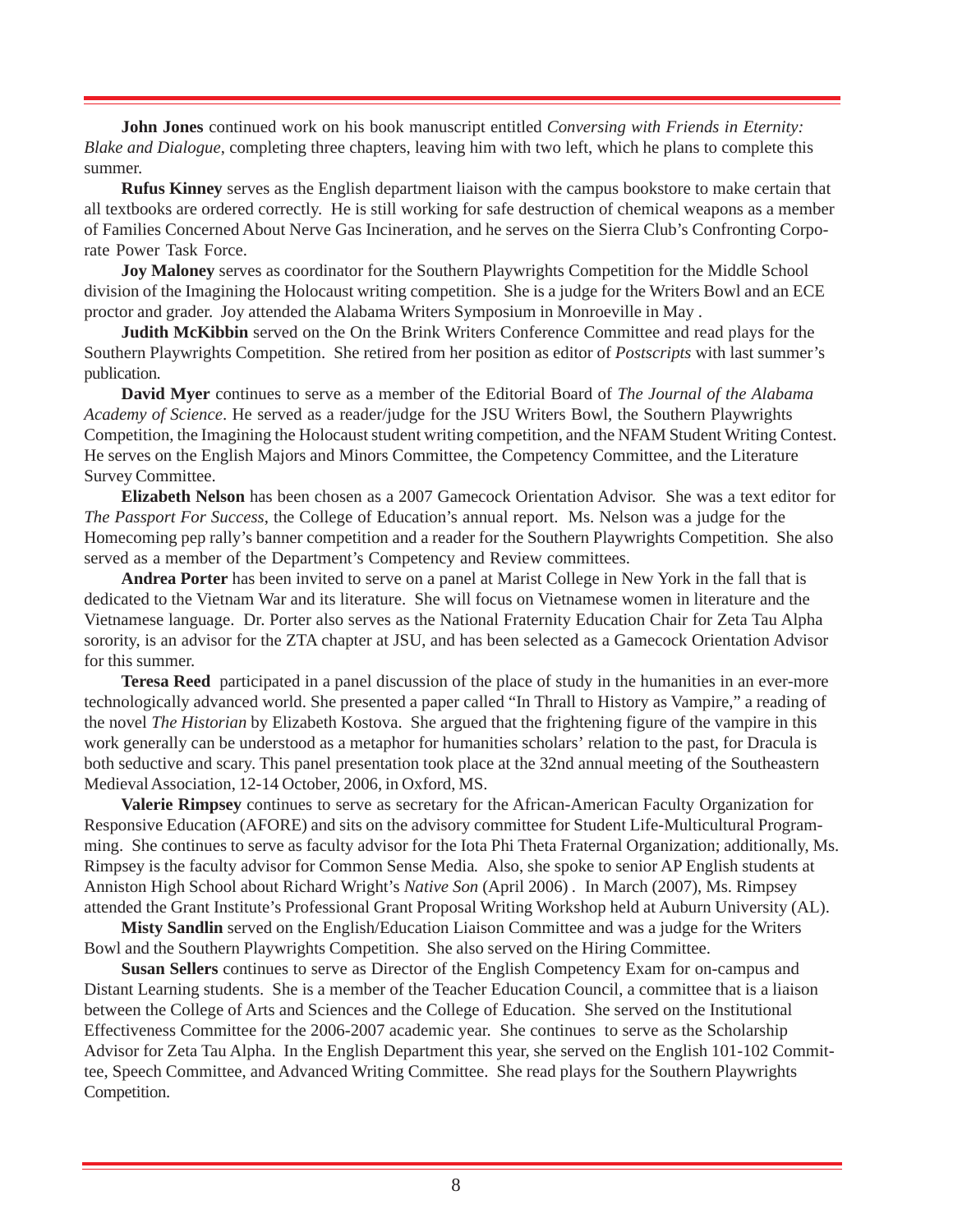**Janet Smart** continues to teach the upper-level speech courses and to chair the speech committee. She says that her most important accomplishment of the year is recovering from a stroke she suffered in November.

**Steven Whitton** presented a paper on the salesman as American literary archetype for the Alabama Shakespeare Festival's Theatre in the Mind project. He continues his work with On the Brink, an annual Southern writers conference; Imagining the Holocaust, JSU's Holocaust education project; the Southern Playwrights Competition, a national forum; and the JSU Writers Bowl. He serves on the boards of the Alabama Holocaust Commission and the Birmingham Holocaust Education Committee, and he is a member of the JSU Holocaust Remembrance Committee. This past year, he reviewed over two dozen books for local media and appeared in the JSU Children's Theatre production of *Cinderella***.**

**Julia F. Wooster** continues to serve as the Social Director for the English Department. Additionally, she serves on three departmental committees. Mrs. Wooster judged poetry entries for the Writers Bowl and plays for the Southern Playwrights Competition. She also worked in the Language Arts Olympiad. Mrs. Wooster recently re-worked her course – Detective Fiction (EH416M) – and taught it in May 2007. She continues to teach Composition & Speech, for ECE, EED, and Collaborative majors, as well as American Literature and Oral Communication on a regular basis. Mrs. Wooster is also a member of the JSU Gamecock Club, a member of the Friends of the Library, and a life member of the JSU Alumni Association.

#### **ON THE BRINK 2007**

On the Brink, the annual JSU writers conference, took place February 10, 2007. The event was presented as part of the Kaleidoscope Spring Arts Festival. It was conceived this year as a "reunion" that brought together six emerging Southern writers with one returning writer and gave them a forum to meet each other and the reading public. Writers and editors working in a range of genres, including the novel, short story, and poetry participated.

Authors were Nancy Grisham Anderson, Howard Bahr, Thomas Lakeman, Jack Pendarvis, Charles J. Shields, Natasha Trethewey, and J. Wes Yoder. There were two sessions, each devoted to how the writer chooses the "right words" for the reading public to see; two book signings; and an author's luncheon. At each session, authors read from their works and then took questions from those attending. Authors "hosted" separate tables at lunch. Participants were local, statewide (Montgomery and Birmingham) and out-of-state (Baton Rouge, LA and Maggie Valley, NC).

### **Southern Playwrights Competition**

The Southern Playwrights Competition continues as an ongoing project of the English Department and the Drama Department. The competition is limited to full-length plays by playwrights "native to or resident of Alabama, Arkansas, Florida, Georgia, Kentucky, Louisiana, Mississippi, North Carolina, South Carolina, Tennessee, Texas, Virginia, or West Virginia." Plays must deal with the "Southern experience" to be eligible for consideration.

The winner of the 2005-2006 competition, *Piano,* by David Hall, was produced by the JSU Drama Department in May 2007.

*Other People's Dreams* by Evan Guilford-Blake took the prize in the 2006-2007 competition. It will be prepared for presentation in May 2008.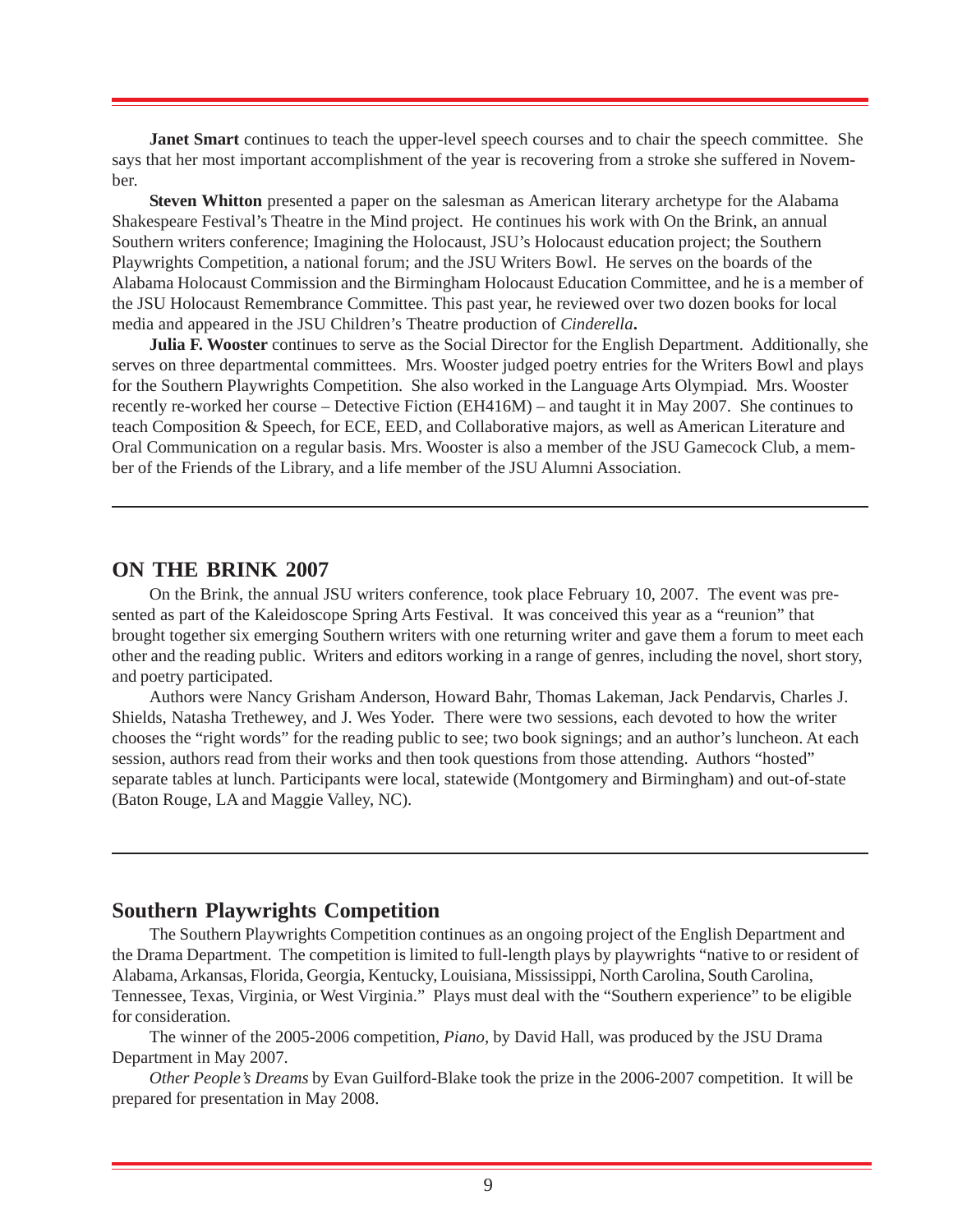## **Jacksonville State University Writing Project**

The Jacksonville State University Writing Project site had another successful year, beginning with the summer institute in July 2006, at which 14 teacher fellows read, wrote, presented, and learned together as much as they could about being successful teachers of writing. The participants were: Emeka Barclay, B.B. Comer High School; Tammy Benefield, Sand Rock High School; Amber Berry, Highland School; Charla Coleman, Lineville High School; Sandra Foster, G. W. Carver High School; Katie Green, White Plains High School; Sammye Hill, Hokes Bluff High School; April Jordan, Weaver Elementary School; Gail Kelley, Hokes Bluff High School; Robin Maynard, Springville Middle School; Charlene McCoy, Glencoe Middle School; Carol Rea, Southside High School; Susan Silvey, Steele Junior High School; and Jolyn Streip, Westbrook Christian School. In addition to a successful summer institute, the Writing Project hosted a number of other activities. The JSU Reading Initiative team is nearing the end of its fourth year. The team has spent the last year writing up all the findings of its research on reading and supervising the research of teachers from several area schools. The team attended a Writing Dissemination Retreat in January 2007 in Berkeley, California. Reading Initiative Team coordinator is Lisa Light from Oxford Middle School. Other members of the team are Lorrie Cooper, Oxford Middle School; Lauri Elam, Jacksonville High School; Enithie Bradford-Hunter, Tapp Middle School; Gloria Horton, Jacksonville State University; and resource people, Lisa Williams and Rodney Bailey, Jacksonville State University. Jacksonville State University's site was one of only nine out of 185 sites selected for this grant.

The past year has been busy for our site in other ways. The *Wit Newsletter* was published in the spring. The sixth annual Language Arts Olympiad was held in April. The annual WIT Conference featured Carol Jago, who presented a keynote and an afternoon workshop about teaching the poetry of Sandra Cisneros. Concurrent sessions were provided by former Writing Project fellows. Our writing group, Scribblers, continues to meet monthly, and we are welcoming new members each year.

Plans are underway for the 2007 Summer Institute and for a mini-institute for new teachers to be held during the summer. Director of the JSU Writing Project is Gloria Horton, co-directors are Lisa Williams, Melissa Shields, and Lisa Light; technology liaison is Rodney Bailey.

## **Jacksonville State University Writing Project to Co-Host Reading Conference**

On July 18, 2007, the Jacksonville State University Writing Project, along with the Jacksonville State University Regional In-Service Center, will host a day-long conference, "Reading in the Twenty-First Century," at the In-Service Center at McClellan. Registration will begin at 8:00 a.m., followed by a keynote address by Dr. David Booth, Professor Emeritus of the University of Toronto at 9:00. Dr. Booth has written numerous books on reading and writing, including *Even Hockey Players Read* and his newest book, *Reading Doesn't Matter Anymore*. His keynote will discuss "Literacy and the Technological Generation," focusing on balancing print and screen texts in our classrooms as our students develop into literate citizens. Following a round of concurrent sessions focusing on such topics as "Teaching Poetry to Middle School Students," "Turning Sows' Ears into Silk Purses," "Writing across America," "Joined at the Hip: Ways to Link Reading and Writing," "Keeping It Real: Using Music, Poetry, and Images to Enhance Adolescent Students' Motivation to Read, Write, Listen, and Think," "Reading Comprehension Strategies for Secondary and Postsecondary Educators," and "The AAA Roadmap for Teaching English Language Learners," there will be an afternoon workshop by Dr. Booth, "In Graphic Detail," which will focus on strategies for incorporating graphic novels, picture books, magazines, and other media into teaching literacy. The conference is free. To register, go to inservice.jsu.edu and follow the instructions. Professional Development Units will be available for teachers who attend.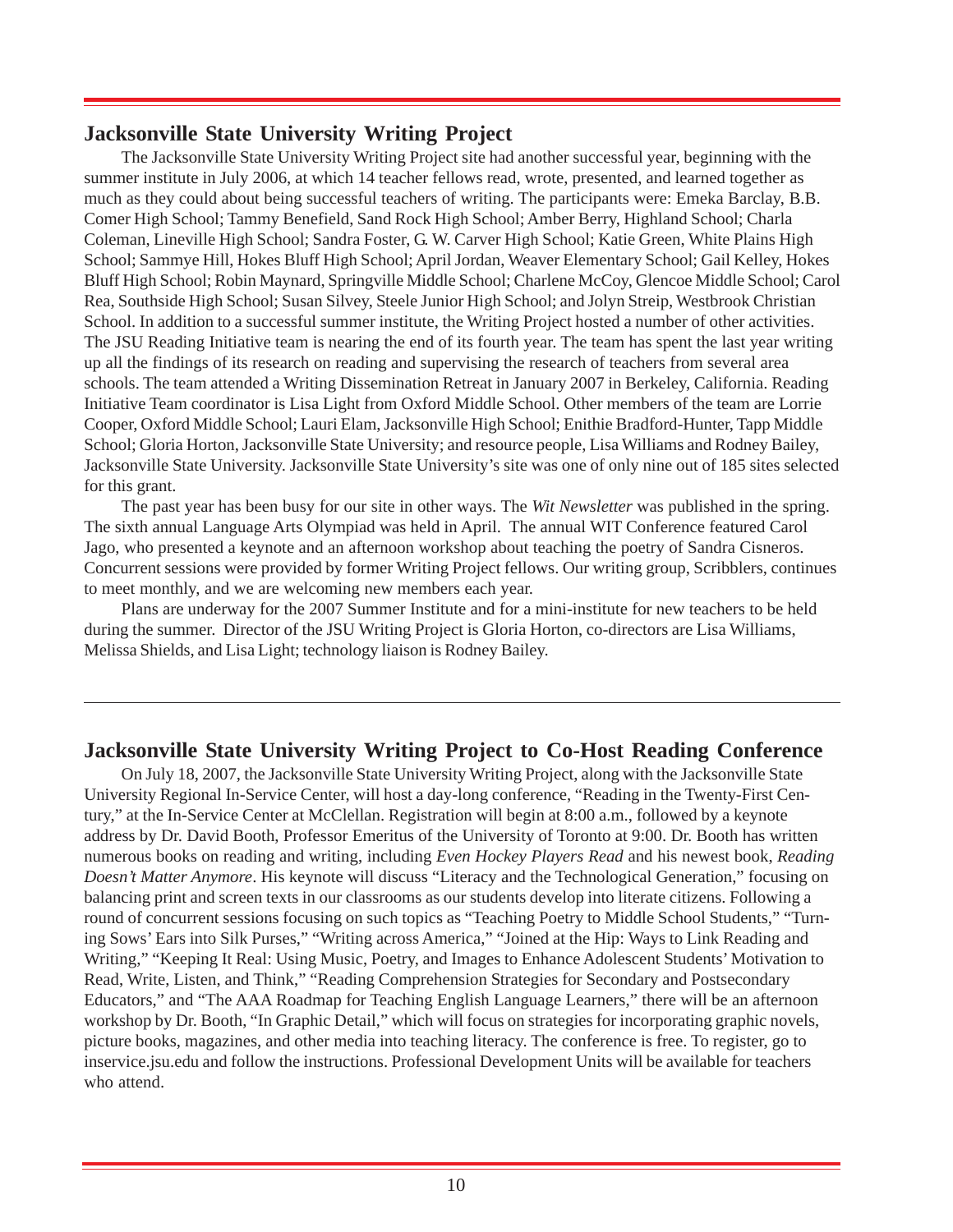#### **Imagining the Holocaust**

High school and middle school students from across the state sent nearly 600 entries to "Imagining the Holocaust," an English Department writing competition. Savings bonds were awarded to high school and middle school students in poetry and short story categories.

Winners in the high school division were

| Nikki Buchanan             | Anniston   | <b>First Place Poetry</b>      |
|----------------------------|------------|--------------------------------|
| Bethany Webb               | Colombiana | Second Place Poetry            |
| Megan Covington Huntsville |            | Third Place Poetry             |
| <b>Ashley Miller</b>       | Anniston   | <b>First Place Short Story</b> |
| Serra Johnson              | Piedmont   | Second Place Short Story       |
| David Haugen               | Anniston   | Third Place Short Story        |

Winners in the middle school division were

| Victoria Nunnelly Cullman | <b>First Place Poetry</b>      |
|---------------------------|--------------------------------|
| Cullman                   | Second Place Poetry            |
| Savanna Williams Cullman  | Third Place Poetry             |
| Cullman                   | <b>First Place Short Story</b> |
| Cullman                   | Second Place Short Story       |
| Vinemont                  | Third Place Short Story        |
|                           |                                |

Information about student participation in the "Imagining the Holocaust" competition may be obtained from Mr. John Hickman at (256) 782-8253 or jhickman@jsu.edu or Mrs. Joy Maloney at (256) 782-5469 or jmaloney@jsu.edu. Information about the JSU Holocaust Remembrance may be had by contacting Diana Cadwallader at (256) 782-5644 or dianac@jsu.edu.

### **Writers Club Continues to Promote Writing**

The JSU Writers Club was hard at work this year under the guidance of Dr. Pitt Harding. The Dr. Robert U. Moersch (R.U.M.) Awards in Fiction and Poetry, funded by gifts from Marion and Barbara Moersch and organized by the Writers Club, continue to promote and recognize creative writing on campus. Faculty who devoted time to judging the two contests were Dr. Gray, Dr. Harding, Dr. Kostova, Ms. Maloney, and Dr. Porter. In addition to cash prizes and a public reading of their work, the winners have their names inscribed on a plaque in the English Department.

The club's notoriously enticing bake sales raised enough funds to produce an expanded edition of *Something Else* this year. The enlarged format of the 140-page volume contains photographs and drawings as well as fiction and poetry by more than 30 student writers, including the R.U.M. Award winners. Copies of the new *Something Else* are available at 228 Stone Center. Descriptive and narrative essays by 5th and 6<sup>th</sup> graders at Kitty Stone Elementary, which were entered in a contest sponsored by the club last year, have now been collected in *Something Else Jr.*

Both editions of *Something Else* reflect the enthusiasm and commitment of the club's current members, and especially the skill and dedication of club president Sarah Moersch. In addition to holding bake sales, organizing contests, and editing and printing the journals, the club created a stir last fall by entering a float in the Homecoming Parade with a literary theme: it featured a papier-mâché rendering of Satan from *Paradise Lost*.